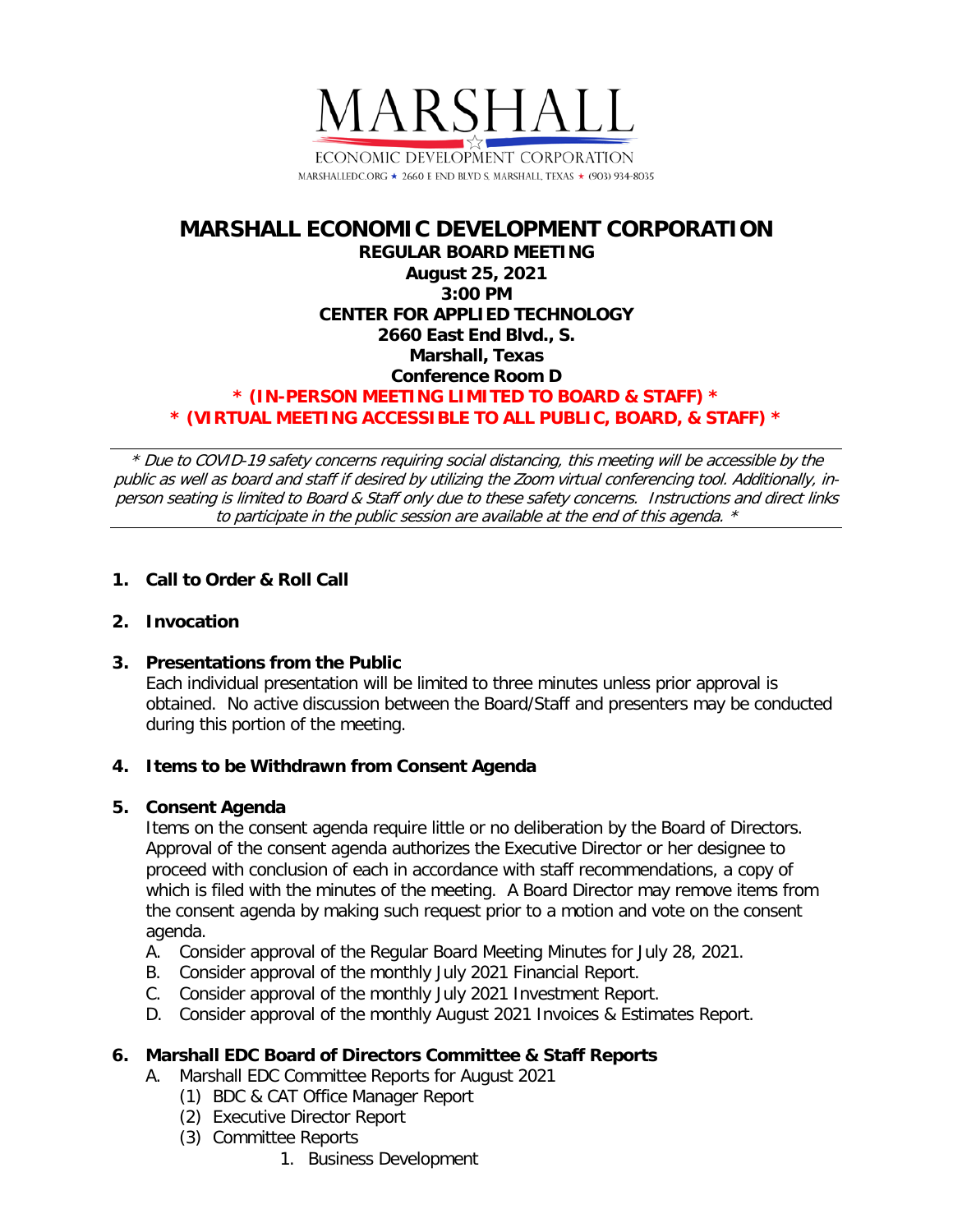

- 2. Property
- 3. Marketing & Planning
- 4. Financial

### **7. Executive Session**

- A. Discuss or deliberate regarding commercial or financial information that the governmental body has received from a business prospect that the government body seeks to have locate, stay, or expand in or near the territory of the governmental body and with which the governmental body is conducting economic development negotiations; or deliberate the offer of a financial or other incentive to a business prospect (section 551.087, Texas Govt. Code).
	- (1) Project Coil
	- (2) Project Cord
	- (3) Project Virginia
	- (4) Project Dac
	- (5) Project McKenzie
	- (6) Prospect Leads
- B. Deliberate the purchase, exchange, lease, or value of real property if deliberation in an open meeting would have a detrimental effect on the position of the governmental body in negotiations with a third person. (Section 551.072, Texas Govt. Code).
- C. Reconvene into Regular Session The Marshall Economic Development Corporation will reconvene into Regular Session, pursuant to the provisions of Chapter 551 of the Texas Government Code, to take any action necessary regarding the executive session.

#### **8. Consider approval of a contribution to the UT Tyler-Longview Small Business Development Center office lease in Marshall, Texas.**

- **9. Consider approval of a marketing video featuring Marshall Education through M. Roberts Media.**
- **10. Consider approval of an incentive proposal for Project Cord.**
- **11. Consider approval of an incentive proposal for Project Virginia.**

#### **12. Adjournment**

**THIS MEETING WILL BE CONDUCTED IN ACCORDANCE WITH THE AMERICANS WITH DISABILITIES ACT. THE FACILITY IS WHEELCHAIR ACCESSIBLE AND HANDICAP PARKING IS AVAILABLE. REQUESTS FOR SIGN INTERPRETIVE SERVICES WILL BE AVAILABLE WITH AT LEAST 48 HOURS NOTICE PRIOR TO THE MEETING. TO MAKE ARRANGEMENTS FOR THOSE SERVICES, PLEASE CALL 903-934-8035.**